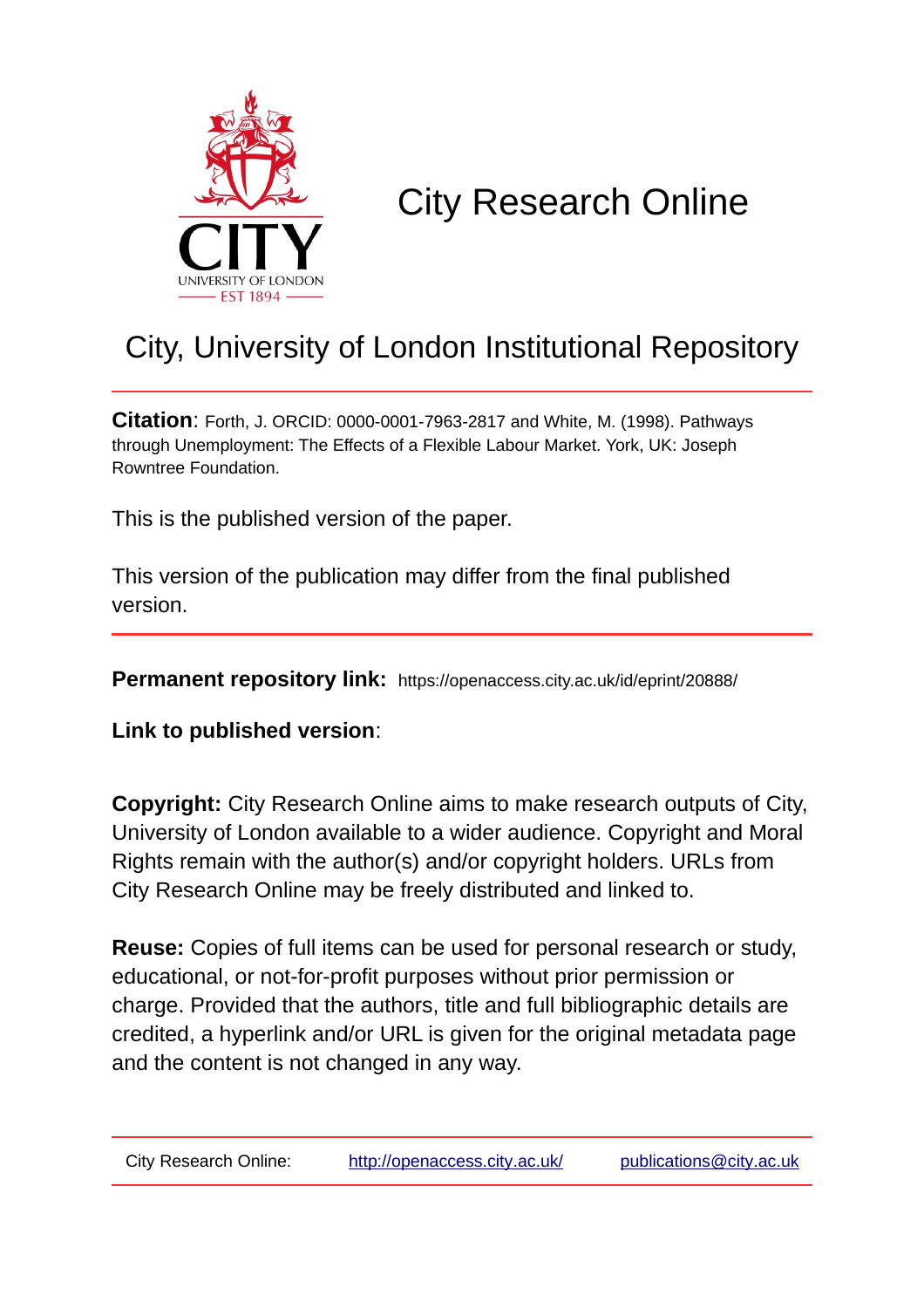# findings

## **Pathways through unemployment: where do they lead?**

**Must unemployed people show 'flexibility' by accepting part-time, temporary or self-employed jobs, or by working below their previous skill? And if so, what are the implications for their prospects and their family income? These were the questions which Michael White and John Forth, of the Policy Studies Institute, set out to answer. The researchers looked at people who were unemployed in 1990-92 and analysed their experiences over the next five years. They found:**

**Three in four of the jobs which unemployed people got were temporary, parttime, self-employed, or at a substantially lower skill level than previously. So 'flexible jobs' had a dominant position in the options chosen by unemployed job-seekers.**

**People were subsequently more likely to stick in the kind of job they initially entered, or else fall back into unemployment, than move to a different and better job. This was particularly true of part-time employment.**

**The routes out of unemployment which had the worst financial consequences over the period were part-time work for both women and men, and temporary work for women.**

**Other family members attempted to compensate for the moves into part-time work, by working more themselves. There were no apparent family efforts to compensate for temporary jobs.**

**Not all kinds of flexibility had adverse consequences. For both women and men, taking a job at a lower skill level than in their previous work left their families as a whole at no financial disadvantage at the end of the follow-up period. Men and their families also suffered no financial disadvantage from entering temporary jobs or from taking up self-employment.**



**Single women and single men were less likely to find jobs in this flexible market, and many ended with no job at all.**

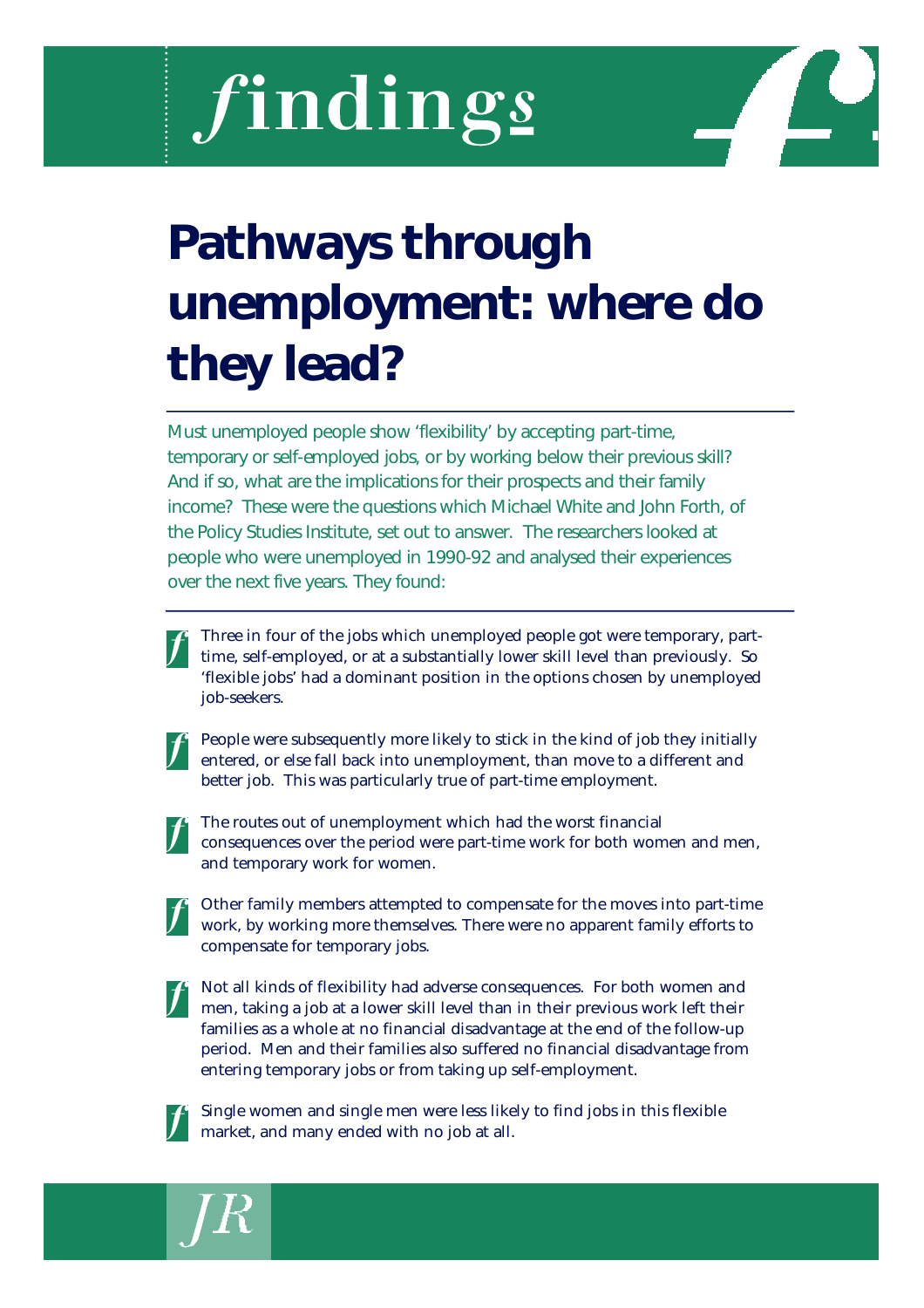#### **Background**

Governments, including in Britain, have actively promoted the idea of 'flexible labour markets'. Employment law makes temporary contracts or selfemployed service contracts more attractive to employers. Tax and National Insurance provisions have favoured part-time jobs, and in-work benefits support low-paid, low-skilled employment. Meanwhile unemployed people have had their jobseeking activities more and more regulated and directed, so that they have less personal discretion over which jobs to seek or which offers to accept. This study assesses the kinds of jobs which unemployed people enter and the consequences over the medium term for themselves and their families.

#### **What is meant by 'flexible jobs'?**

'Flexible' forms of employment were defined for the purpose of this study as part-time, temporary and self-employed jobs, together with jobs at a lower skill level than that previously held. The first three types of jobs are often contrasted with 'standard' jobs of a full-time, permanent nature. Moving down to a less skilled job is included because it is one of the real options facing unemployed people and a way in which they can show personal flexibility.

#### **How important are flexible jobs for the unemployed?**

Flexible jobs constituted three-quarters of all the jobs which members of the unemployed sample initially went into. They dominated the job market for unemployed people.

#### **How valuable are flexible jobs for disadvantaged job-seekers?**

Even with such a high level of flexibility, long-term exclusion from jobs was far from being eliminated:

- One-fifth of the unemployed sample had not become employed at the end of three to four years;
- The majority of those failing to get any job (56 per cent of men, and 73 per cent of women) were no longer actively seeking work by 1995.

There was evidence that some kinds of flexible jobs were taken more often by people facing particular difficulties in getting work. But the availability of these kinds of jobs was generally not sufficient to eliminate such problems. For example:

• Women with young children were more likely to enter part-time jobs. But in spite of this, more women with young children failed to get any job at all compared with other groups of unemployed people.

• Older men were more likely to enter selfemployment, yet despite this they remained at a particularly severe disadvantage in terms of overall employment chances.

A group which appeared to be at a disadvantage across all kinds of jobs were single people. Perhaps couples who can share networks to look for work, and can also share resources to make a wider range of jobs feasible, have advantages in the competition for jobs. This implies that the flexible job market poses particular difficulties for unemployed single people, whether women or men.

#### **Moving from flexible jobs**

The evidence pointed to more people staying in the kinds of jobs initially entered in the medium term, than moving on. Less than one in four of those initially entering part-time jobs were in full-time jobs at the end of the five-year period. The majority of initially self-employed people also remained selfemployed, and there was little evidence of upward mobility following entry to a job with a reduced skill level. Temporary employment offered the greatest mobility, with 38 per cent of entrants being on permanent contracts by the end of the period of observation, 25 per cent remaining temporary, and 36 per cent being out of work.

#### **The effect on family income**

The central aim of the study was to estimate the relationships between the various 'pathways' through unemployment, and family income in the mediumterm (generally two to four years later).

There was less disadvantage from taking some kinds of flexible jobs, by comparison with full-time permanent jobs, than might be assumed. Taking a job which involved downward mobility had no adverse effect on medium-term finances, whether for men or women. The same was true, in the case of men, for self-employment and temporary jobs.

Nevertheless, the pathways through unemployment were often disadvantageous, and this was particularly so for women. Those women who went initially into part-time jobs or temporary jobs had family income that was 15 per cent lower at the end of the follow-up period (this was again based on a comparison with those initially entering a full-time permanent job).

Although part-time employment was as disadvantageous for men as it was for women, relatively few men entered part-time jobs and so they were less exposed to that source of income reduction. Moreover, in marked contrast with women, whose family income fell by 40 per cent if they got no job, men failing to get a job did not experience a financial penalty.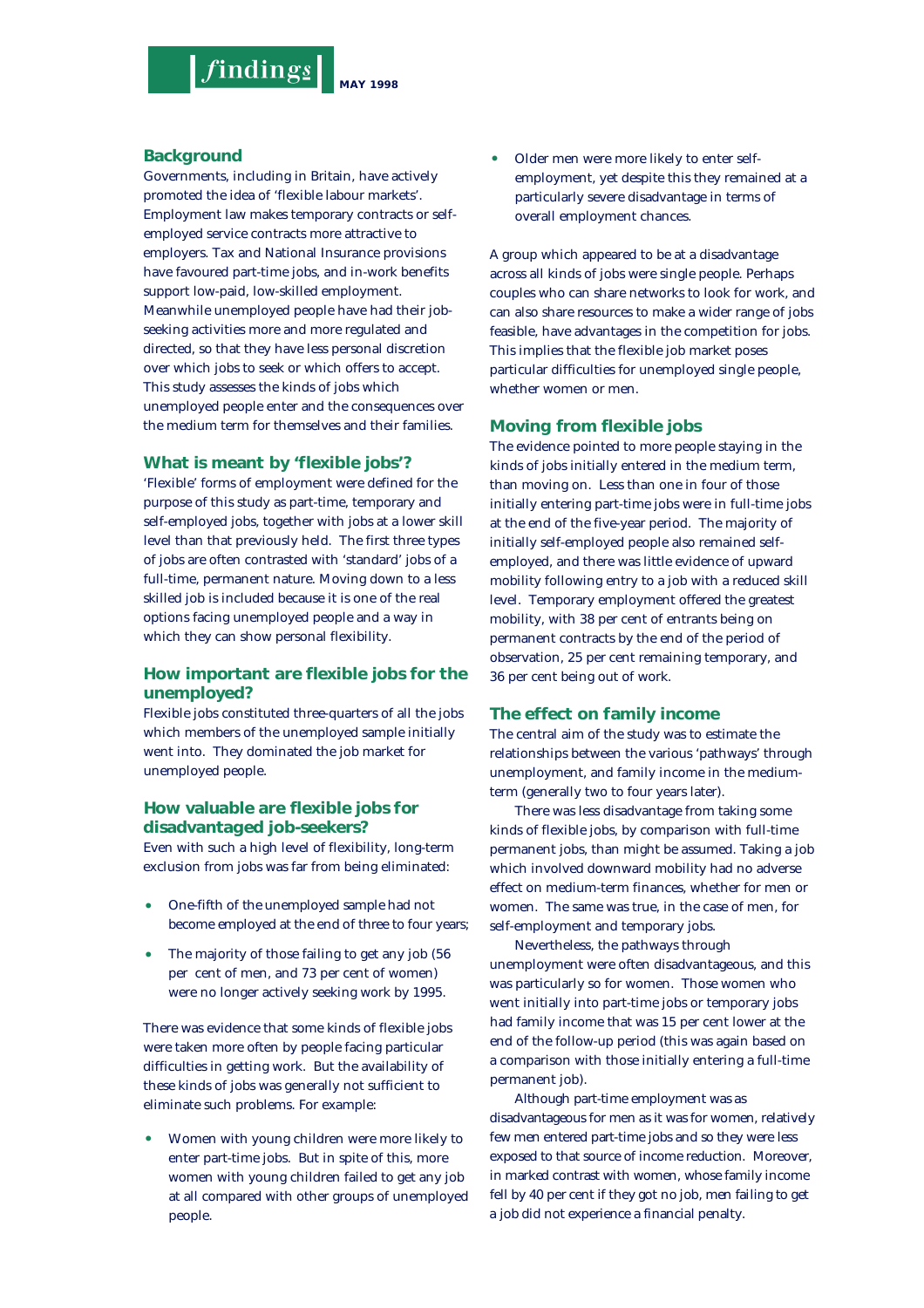This does not mean, however, that the men who stayed out of work were as well off as those who got jobs. Rather, it means that those men who got no job - many of whom were older workers in poor health and without qualifications - would have got very low wages if they had managed to find work. The women who did not get jobs would have had much higher family income in work, even in parttime jobs. The main factor which kept them out of work was the presence of young children rather than age, ill-health or poor qualifications.

#### **Do family strategies compensate for flexible jobs?**

Families may make their employment decisions jointly, so as to get the best financial result for the family as a whole. In that case, those people who have wages coming in from spouses or other family members may accept part-time or temporary jobs, while individuals without additional family income may reject such employment.

However, the figures already quoted above for women's income disadvantages following unemployment did take account of other family employment. If other family employment is left out of the picture, women then appear to be still worse off if they take part-time jobs or if they fail to get a job at all. The research also found that it was increases in other family employment, after the woman became unemployed, which helped to reduce the income disadvantage. So families were indeed trying to make up for the women being out of work or in part-time jobs, but they were not able to close the gap fully.

#### **Are flexible jobs preferred or reluctantly accepted?**

A general argument in favour of a diversity of jobs is the wider choice supposedly available to workers as a result. The research, however, suggested that it was constraint rather than preference which governed the pathways taken by at least significant minorities of the unemployed. About one-third of the women and twothirds of the men who entered part-time jobs had earlier stated that they were looking for full-time jobs.

In addition, women took longer to enter parttime jobs than other types of jobs, while (to a less marked extent) men took longer to enter temporary jobs than other jobs. Yet over the period in question the numbers of part-time and temporary jobs were increasing in the economy much more rapidly than full-time permanent jobs.

#### **Policy options**

Flexible jobs form such a large part of the opportunities for unemployed people that direct restrictions could endanger the job market. On the other hand, a more neutral set of public policies could give scope for full-time, permanent jobs to become re-established. This research suggests that more needs to be done to help people in part-time or temporary jobs to become more 'upwardly mobile'. There is also a need to consider how the inequitable outcomes for women can be removed.

Under the present National Insurance system, there is an initial threshold of weekly pay, the Lower Earnings Limit, below which no contributions are made by employers. (Over the period of the study, a sliding scale of employer contributions existed above this point, but this is being abolished following the 1998 Budget.) The Lower Earnings Limit provides a substantial incentive to employers to replace fulltime with part-time jobs. Changing the National Insurance system to eliminate this source of bias need not increase the tax burden for employers, since removal of the favourable treatment of jobs with low weekly earnings could be balanced by downward adjustment to the contributions for jobs with around average earnings.

To help those in flexible jobs become more upwardly mobile, training may also be important. This might be done in a variety of ways: by training voucher or training credit schemes, which can be used independently of the employer, by extending Open Learning provision, and by simplifying the accreditation of practical skills and knowledge.

An essential accompaniment to these steps is an extension of childcare provision and childcare subsidy. Childcare subsidies would make it possible for many women to increase their hours of work, and still others to enter employment. These steps would encourage employers to offer more full-time permanent jobs. Again, adequate and affordable childcare is essential if women in part-time, temporary or low-skilled jobs are to take advantage of training and education opportunities away from their place of work. Childcare subsidies can be regarded, therefore, as potentially one of the most effective means of removing some of the inequitable outcomes observed in this research. The measures announced in the 1998 Budget may go some way towards this.